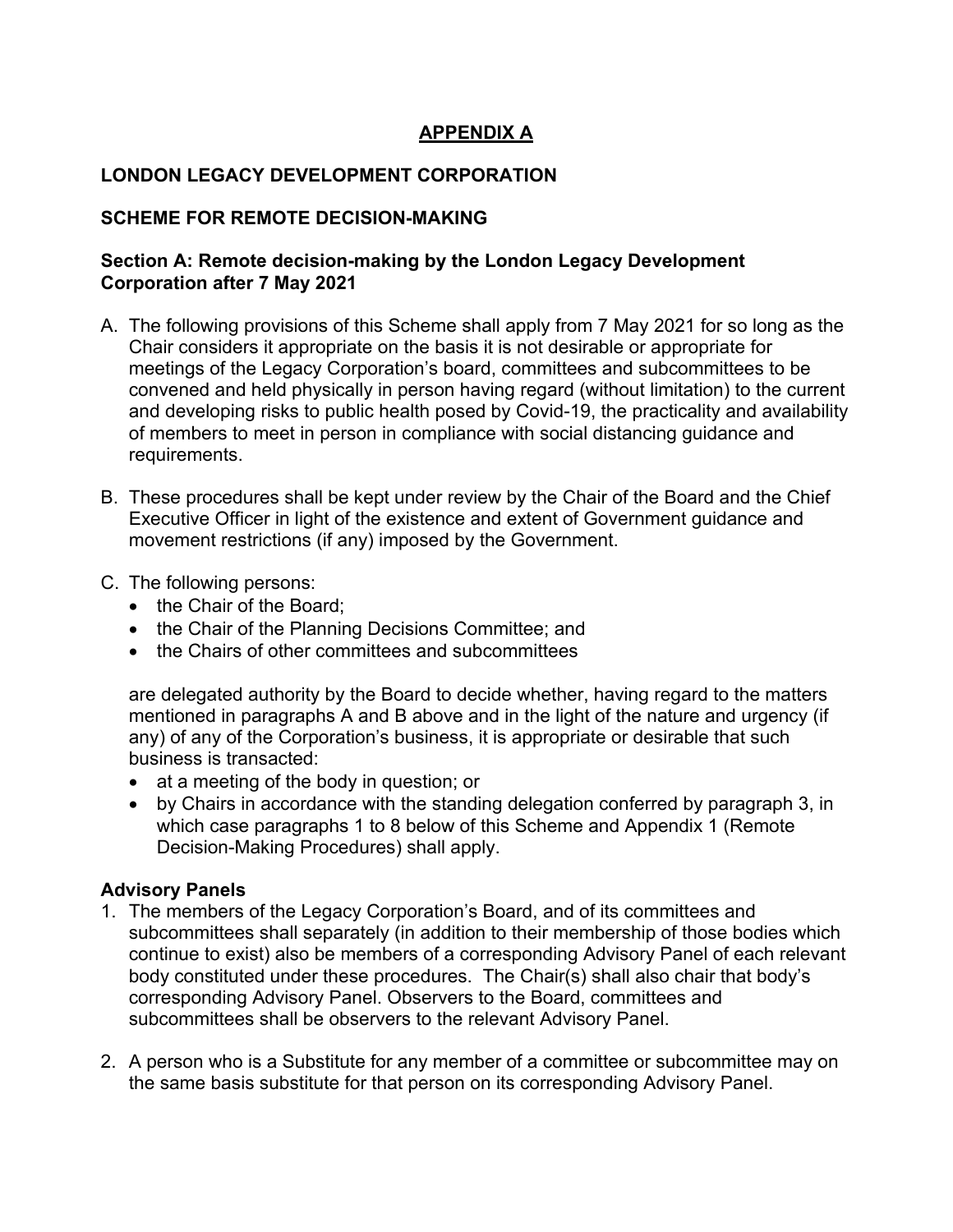# **Standing delegations**

- 3. The Board delegates to:
	- the Chair of the Board, following consultation with the Board Advisory Panel;
	- either (a) the Chair of the Planning Decisions Committee or (b) Executive Director of Planning Policy & Decisions (as between them they decide) following consultation with the Planning Decisions Advisory Panel<sup>[1](#page-1-0)</sup>; and
	- the Chairs of each of the other committees or sub-committees following consultation with their corresponding Advisory Panels,

the power to exercise any function of the Legacy Corporation that the Board committee or subcommittee (as applicable) is able to exercise on the Corporation's behalf. Any decisions made in the exercise of this delegation shall be made in accordance with the Remote Decision-Making Procedures set out in **Appendix 1** and the other terms and conditions of this Scheme, but subject always to the Urgent Action Procedures set out in paragraph 2 of the Corporation's Scheme of Delegations.

- 4. If on any occasion a Chair is absent or otherwise unavailable then the following persons (in the order given) may deputise and exercise the powers referred to in paragraph 3 above in the same manner as set out there:
	- the Deputy Chair (if there is one) of the Board, committee or subcommittee;
	- another member of the body in question as is appointed by the Chief Executive Officer to do so;
	- the Chief Executive:
	- the Deputy Chief Executive; and
	- any member of staff acting up into either post on a temporary or permanent basis.

# **Application of standing orders etc**

- 5. Subject to paragraph 6, every reference to the discharge of a function of the Legacy Corporation as being reserved to or otherwise requiring (however expressed) the consideration or approval of the Board, a committee or subcommittee or the Chair of such a body in the Corporation's:
	- standing orders;
	- general scheme of delegation;
	- financial regulations;
	- procurement code;
	- budget and business plan; and
	- other policies, procedures and rules of whatever nature;

<span id="page-1-0"></span> $1$  If (b) is the case then the Planning Decisions Advisory Panel includes the Chair of the Planning Decisions Committee as a member of that Panel.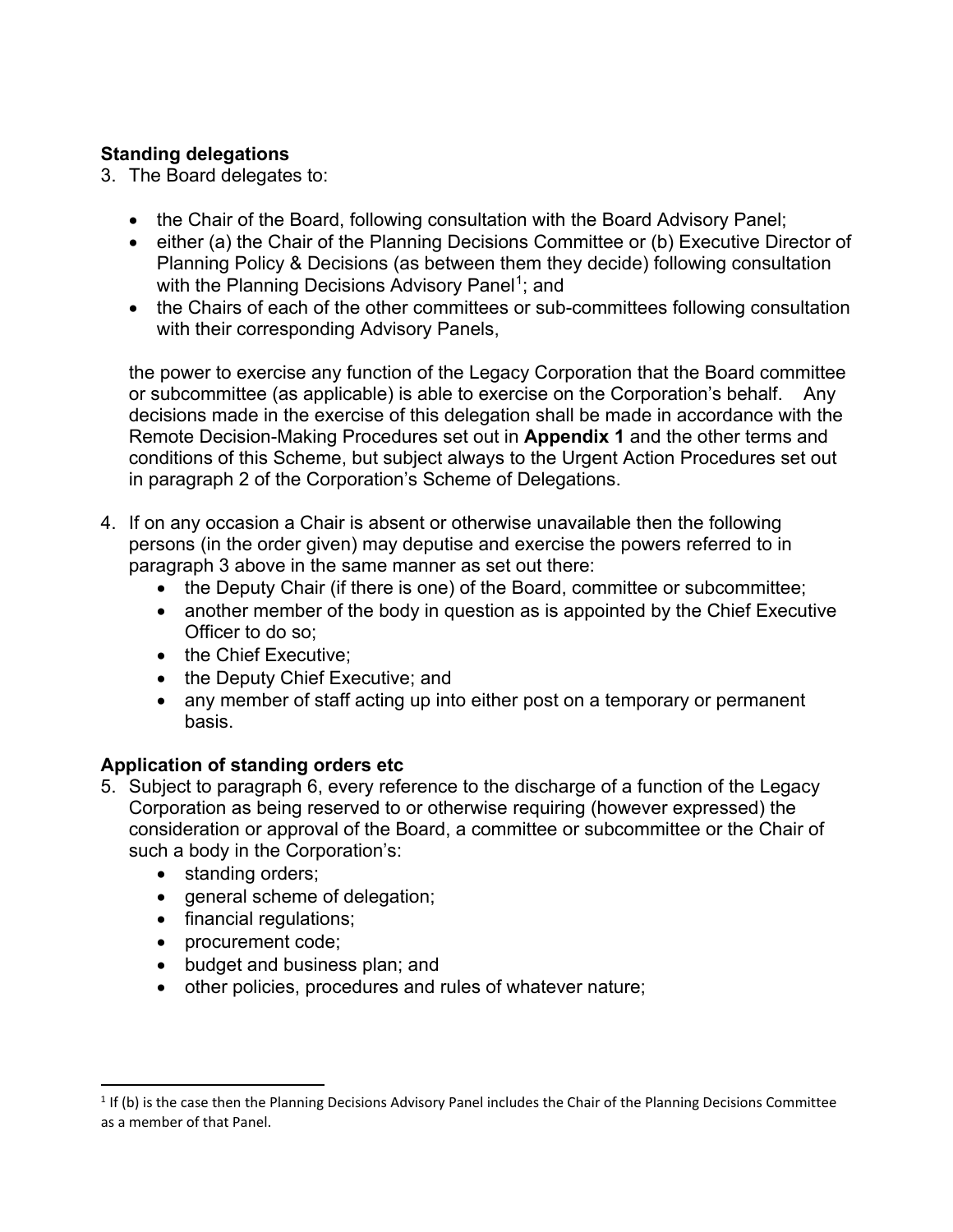shall be construed in accordance with paragraph 3 above and shall have effect subject to this Scheme and the Remote Decision-Making Procedures set out in **Appendix 1**. [2](#page-2-0)

6. The Scheme of Planning Delegations contained in **Appendix 2** shall apply (which has been amended to accommodate the delegations in paragraph 3 above).

### **Remote Decision-Making Procedures**

- 7. Chairs' consultations with their corresponding Advisory Panels, and the proceedings of those Panels, shall take place entirely by remote means so that no members are required to be physically present together.
- 8. The delegation conferred by paragraph 3 above shall be exercised in accordance with the Remote Decision-Making Procedures set out in **Appendix 1** which shall be published on the Legacy Corporation's website. The Chief Executive may, following consultation with the Chair of the Board, revise those procedures as is considered appropriate from time to time and shall publish any revision on the Corporation's website.

<span id="page-2-0"></span> $2$  For example the approval of a matter reserved to the Board or to the Planning Decisions Committee shall be given by the Chair of the Board following consultation with the Board Advisory Panel or by the Chair of the Planning Decisions Committee or Executive Director of Planning Policy & Decisions following consultation with the Planning Decisions Advisory Panel.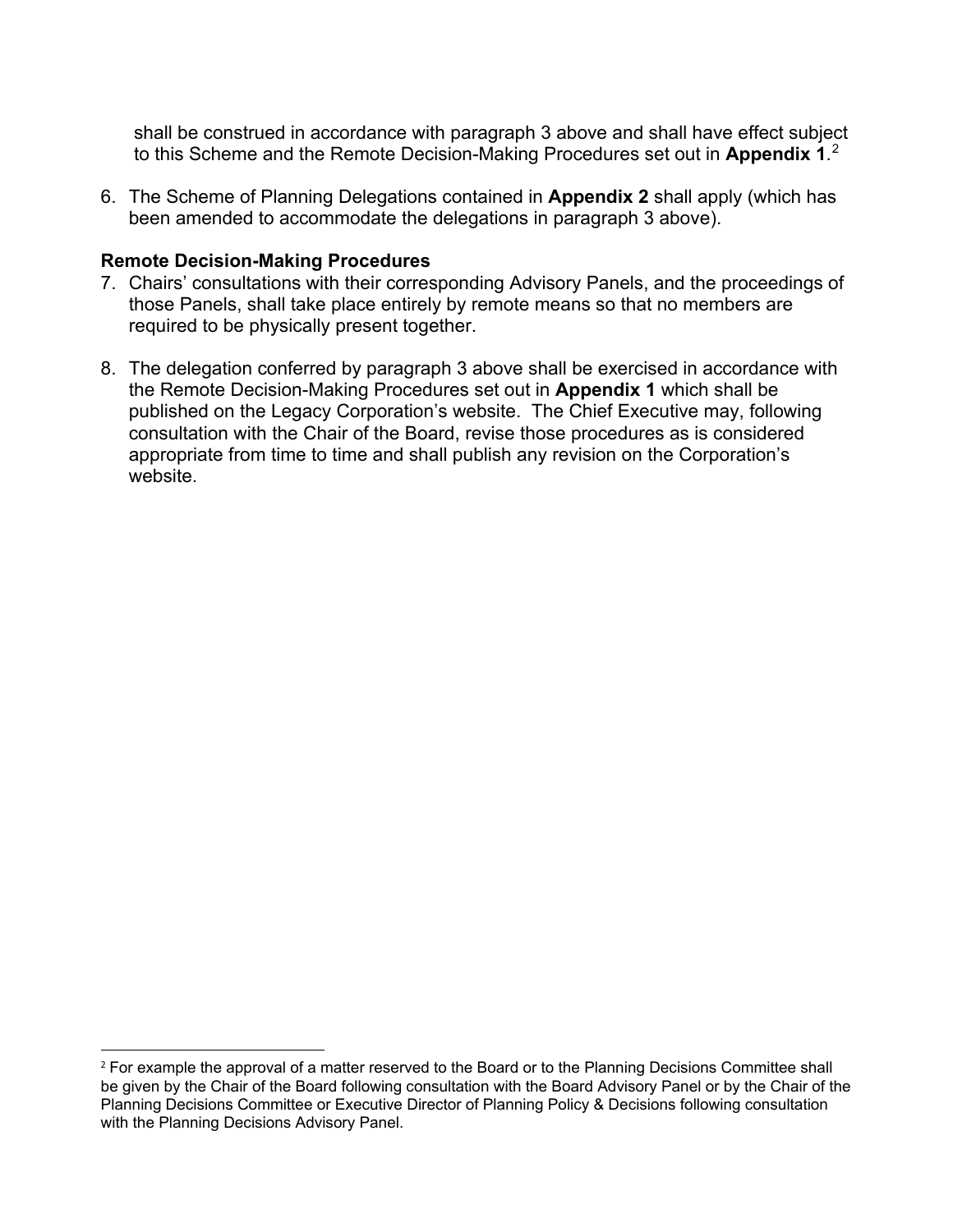# **Appendix 1: Remote Decision-Making Procedures**

*These procedures have been approved in accordance with the Legacy Corporation's Remote Decision-Making Scheme and may be amended from time to time by its Chief Executive.* 

- 1. The Chief Executive shall, following consultation with the Chairs, as soon as possible determine and publish on the Corporation's website a calendar ("Calendar") of indicative Advisory Panel dates which shall follow as closely as is practicable the normal cycle of meetings and business that would apply during the year. The Calendar shall be kept under review and any revisions published as soon as possible in the same way.
- 2. If it is impracticable for any reason to hold the proceedings of an Advisory Panel on a particular date in the published Calendar its date may be altered (brought forward or put back) and notice of the new date shall be published on the Corporation's website.
- 3. Advisory Panel Agendas (containing the proposed agenda, all items of intended business including reports and related appendices that are to be considered at a Advisory Panel) shall be published on the Corporation's website and copies sent to Panel Members and Observers not less than five clear working days in advance of the relevant Panel date unless the Chair considers that the business to be transacted is urgent, in which case the Agenda shall be published on the website and agendas sent as soon as practicable to do alongside a statement as to the reasons for doing so.
- 4. Every member of the press and public shall be entitled to access and download copies of an Advisory Panel Agenda and to follow the proceedings of a Panel by remote means (in so far as the Chief Executive or Secretary considers them to be practicable in the circumstances at the time) except to the extent –
	- a.  $\,$  it is likely in the opinion of the Proper Officer $^3$  $^3$ , in view of the nature of the business to be transacted or the nature of the proceedings, that if members of the public had copies of, or remote access, to information relating to that item of business there would be disclosure to them of "Confidential Information" or "Exempt Information" (as defined in sections 100A (3) and 100I(1) of the Local Government At 1972, as amended); or
	- b. any technical failure prevents it.
- 5. The Corporation's website and every Advisory Panel Agenda shall contain details (including electronic, digital or virtual locations such as internet locations, web addresses or conference call telephone numbers) about how members of the press and public can follow the proceedings of the Panel by remote means.
- 6. If a member of the public would have been entitled under the Corporation's rules governing such meetings to attend and make an oral statement to a meeting of the

<span id="page-3-0"></span><sup>&</sup>lt;sup>3</sup> References to the "Proper Officer" has the same definition as in the Corporation's Standing Orders.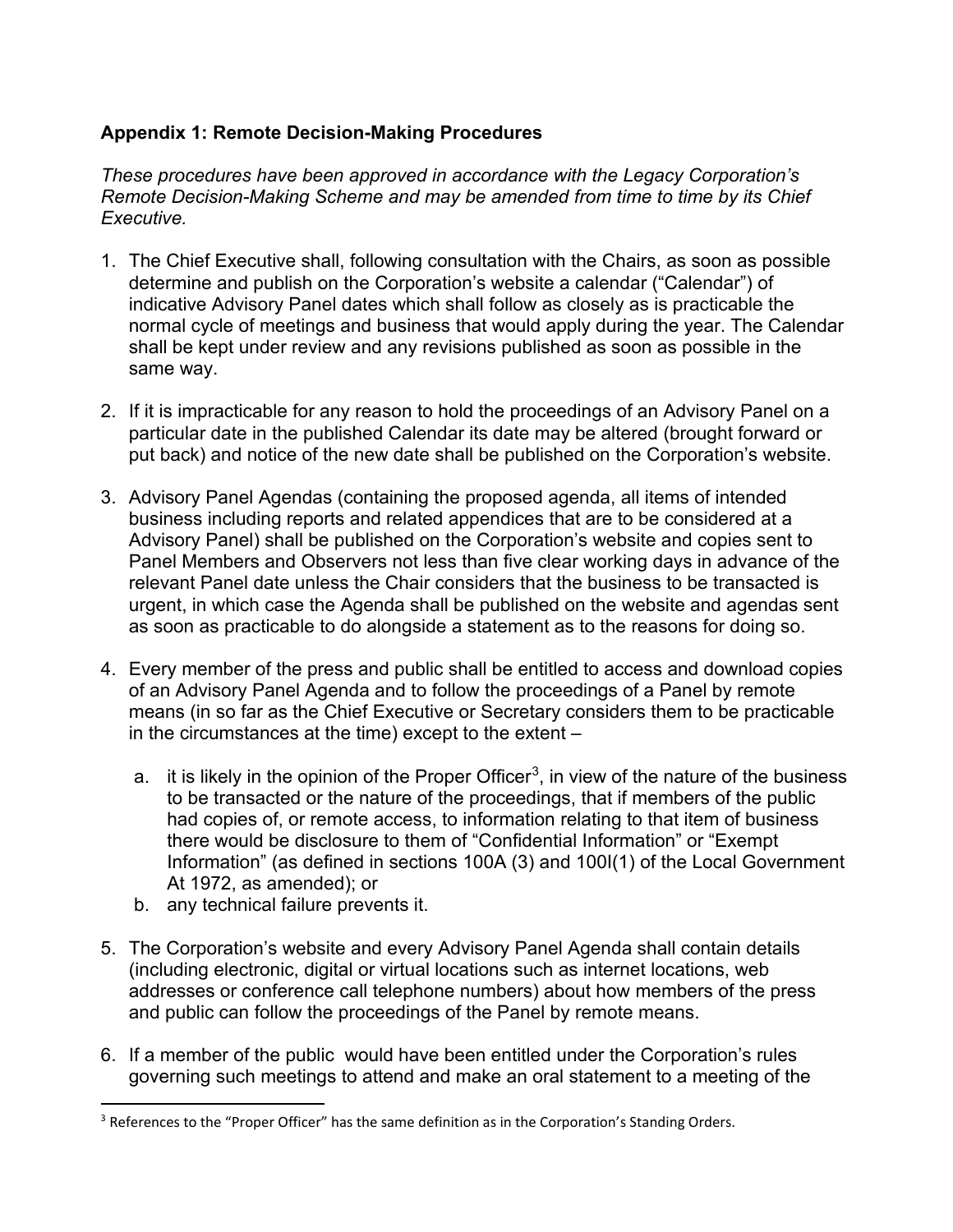Board, a committee or subcommittee then the Chief Executive shall approve and publish arrangements by which such a person may by pre-arrangement make a written statement instead, unless the Chief Executive or Secretary considers to be practicable in the circumstances at the time for that person to do so by means of a live or prerecorded audio or video link.

- 7. All decisions proposed to be taken under the delegation conferred by paragraph 3 of the Corporation's Remote Decision-Making Scheme shall be presented in the form of a report in accordance with the Corporation's normal standards and requirements for the preparation of reports that applied prior to the coming into force of these arrangements.
- 8. Copies of the Advisory Panel Agenda shall be sent by email in electronic form or posted for downloading on the Corporation's website as the Chief Executive or Secretary considers appropriate. Unless the contrary is indicated to them all such copies will be deemed to have been received or capable of being downloaded and opened.
- 9. Subject to paragraphs 10 and 11 below, the Chief Executive shall put in place arrangements so that the Chair and other members of an Advisory Panel are able to participate in its proceedings by remote means, such that a Panel member is able at that time:
- a. to hear, and where practicable see, be heard by, and where practicable, be seen by, the other Panel members, relevant staff of the Corporation and Observers participating in its proceedings by remote means,
- b. to hear, and where practicable see, be heard by and, where practicable, be seen by, any members of the public participating by remote means, including in order to participate by exercising a right to speak on any item of business (where permitted), and
- c. to be heard by and, where practicable, be seen by any other members of the public following the Panel's proceedings by remote means.
- 10.The press and public shall be excluded from any part of the proceedings of an Advisory Panel where there would be disclosure to them of "Confidential Information" or "Exempt Information" (as defined in sections 100A (3) and 100I(1) of the Local Government Act 1972, as amended) unless the Chair directs otherwise.
- 11.In the event that it is not possible for technical reasons to comply with any one or more of the requirements set out in paragraph 9 (a) to (c) above on any occasion the Chair may conduct the proceedings of the Advisory Panel by email and the procedure in paragraph 12 below shall be adapted accordingly.
- 12.At the time and date indicated on the Advisory Panel Agenda for the start of its proceedings (or as soon as possible thereafter) the Chair shall consult those members of the Panel who indicate to the Chair or Secretary (before or at the time and date indicated) that they are available and wish to participate in its proceedings by remote means.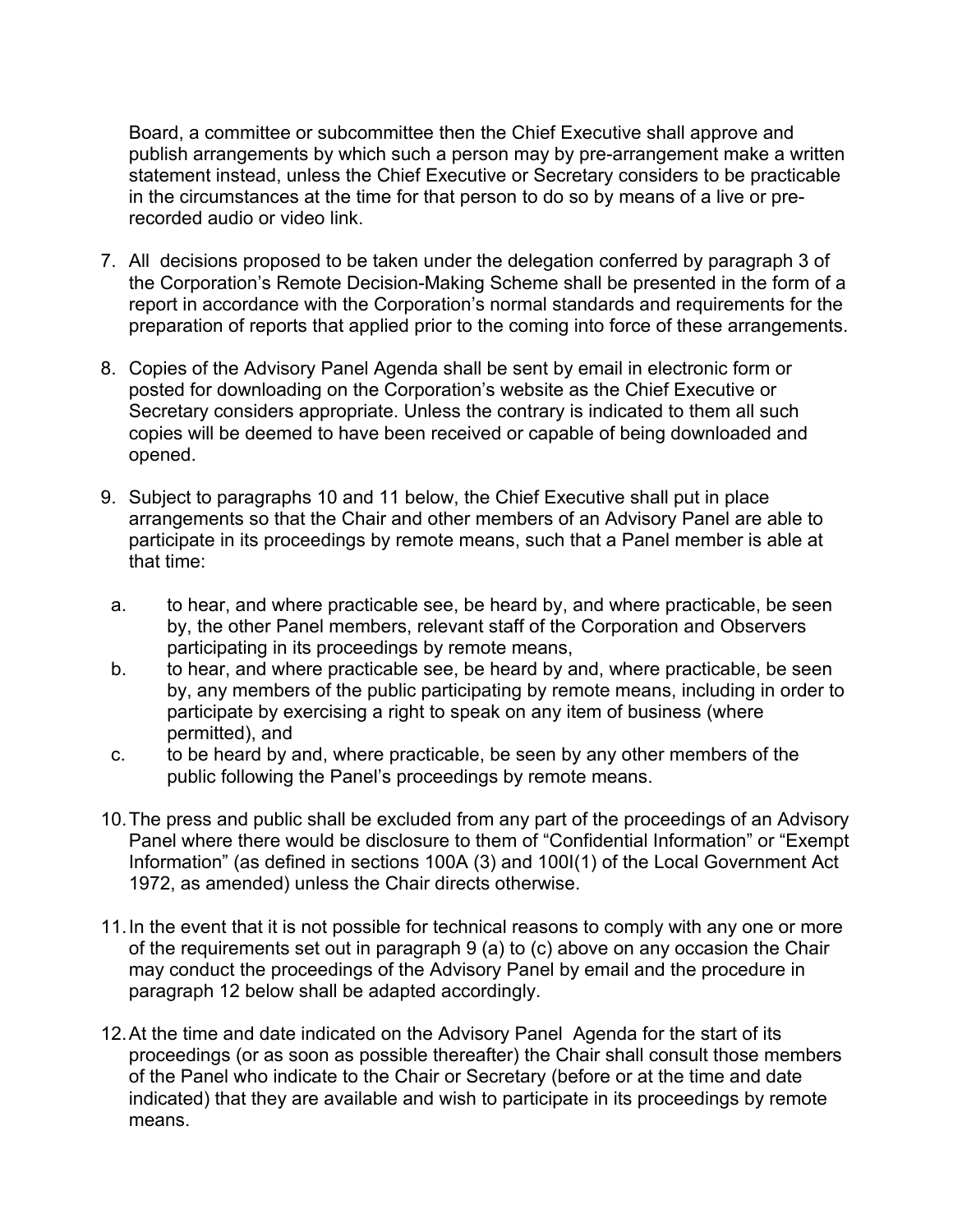- a. Panel members may indicate their views to the Chair before the start of the Panel's proceedings by means of a telephone call or email provided the Chair accurately summarises those views to those members participating in the Panel's proceedings.
- b. The Chair or relevant staff of the Corporation may introduce each item of business and read the recommendation set out in the report.
- c. Members of the Panel and Observers may discuss the item.
- d. The Chair may summarise the different views expressed at the end of the discussion.
- e. The Chair may amend a report's recommendation.
- f. The Chair shall indicate to Panel members the Chair's decision as to whether the recommendation in the report (including as amended) is approved or not approved or is to be deferred.
- g. Subject to the above the Chair may conduct the proceedings of the Panel as they see fit and may defer the Chair's decision on any item of business and adjourn the proceedings of the Panel (in whole or in part) to another time, provided notice of the fact is published in accordance with paragraphs 2 and 5 above.
- 13.The Secretary shall prepare a note of the proceedings of the Panel as soon as practicable which shall be published on the Corporation's website and which shall contain a statement as to the Chair's decisions (as above) on each of the items of business on the Panel Agenda.
- 14.Where the Executive Director of Planning Policy & Decisions exercises the delegation under paragraph 3, second bullet point (b) of the Corporation's Remote Decision-Making Scheme:
	- a. The Chair of the Planning Decisions Committee may participate as a member of the Planning Decisions Advisory Panel and chair the proceedings of that Panel; or
	- b. the Executive Director Policy & Decisions may chair the Panel's proceedings (and the references to the "Chair" in paragraphs 3, 9 to 12 and 13 above shall be to the Executive Director accordingly) notwithstanding that the Chair participates in its proceedings as a member of the Panel.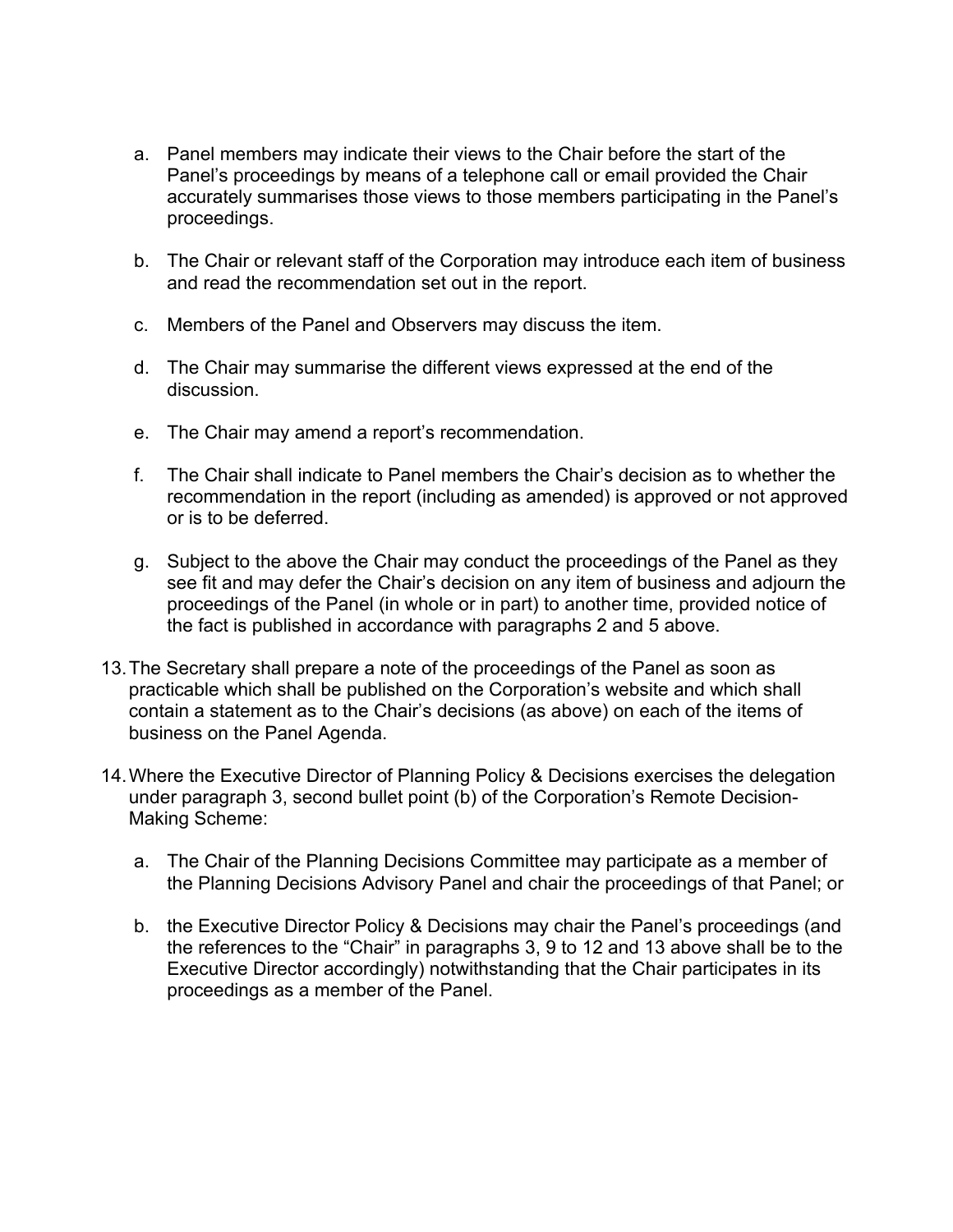

Scheme of Planning Delegations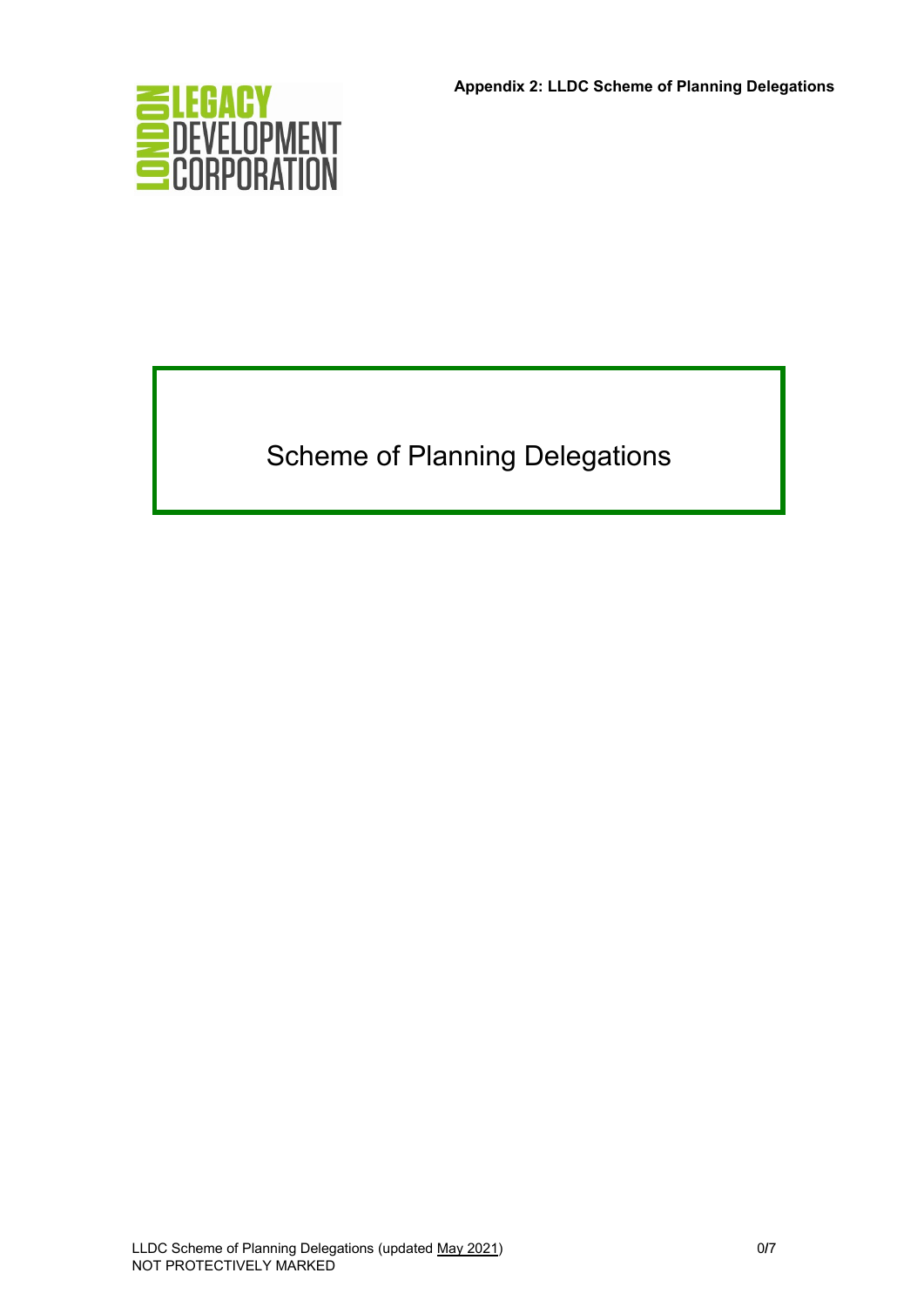| Organisation              | <b>London Legacy Development Corporation</b>                                                                                    |  |
|---------------------------|---------------------------------------------------------------------------------------------------------------------------------|--|
| <b>Date</b>               | April 2020                                                                                                                      |  |
| <b>Purpose of issue</b>   | For Information                                                                                                                 |  |
| Title                     | <b>Scheme of Planning Delegations</b>                                                                                           |  |
| <b>Description</b>        | Delegations for some town and country planning<br>functions to the Planning Decisions Committee and<br><b>Planning Officers</b> |  |
| <b>Author</b>             | <b>Finance and Corporate Services</b>                                                                                           |  |
| Location                  | <b>LLDC</b> website                                                                                                             |  |
| <b>Contributors</b>       |                                                                                                                                 |  |
| <b>Distribution</b>       | <b>Public</b>                                                                                                                   |  |
| <b>Status</b>             | Published                                                                                                                       |  |
| <b>Protective marking</b> | <b>Not Protectively Marked</b>                                                                                                  |  |

### **Version control**

| v1.0  | September<br>2012 | Approved by LLDC Board                                                                                                                                                                                                                                                                                                                                                                               | Approved |
|-------|-------------------|------------------------------------------------------------------------------------------------------------------------------------------------------------------------------------------------------------------------------------------------------------------------------------------------------------------------------------------------------------------------------------------------------|----------|
| V.2.0 | March 2013        | Amended with consequential changes resulting from the revised<br>scheme of delegations                                                                                                                                                                                                                                                                                                               | Approved |
| V.3.0 | September<br>2014 | Amended with changes resulting from terminology changes to the<br>titles of 'the Authorised Planning Officers'                                                                                                                                                                                                                                                                                       | Approved |
| v.4.0 | June 2018         | Amended with (i) changes to Part B to extend the definition of<br>'Authorised Planning Officers' to include Principal Planning<br>Development Managers (ii) changes to Part C - minor changes to<br>wording to ensure that the planning terminology used is up to<br>date and reflects that in national planning guidance and policy,<br>including with explicit reference to neighbourhood planning | Approved |
| V5.0  | April 2020        | Temporary amendment to allow for remote decision making<br>during the Covid-19 movement restrictions of Planning Decisions<br>Committee decisions by delegation to the Chair of that Committee<br>or Executive Director of Planning Policy & Decisions following<br>consultation with Committee members constituted as an Advisory<br>Panel.                                                         | Approved |
| V6.0  | May 2021          | Updated with new Remote Decision-Making Scheme provisions                                                                                                                                                                                                                                                                                                                                            |          |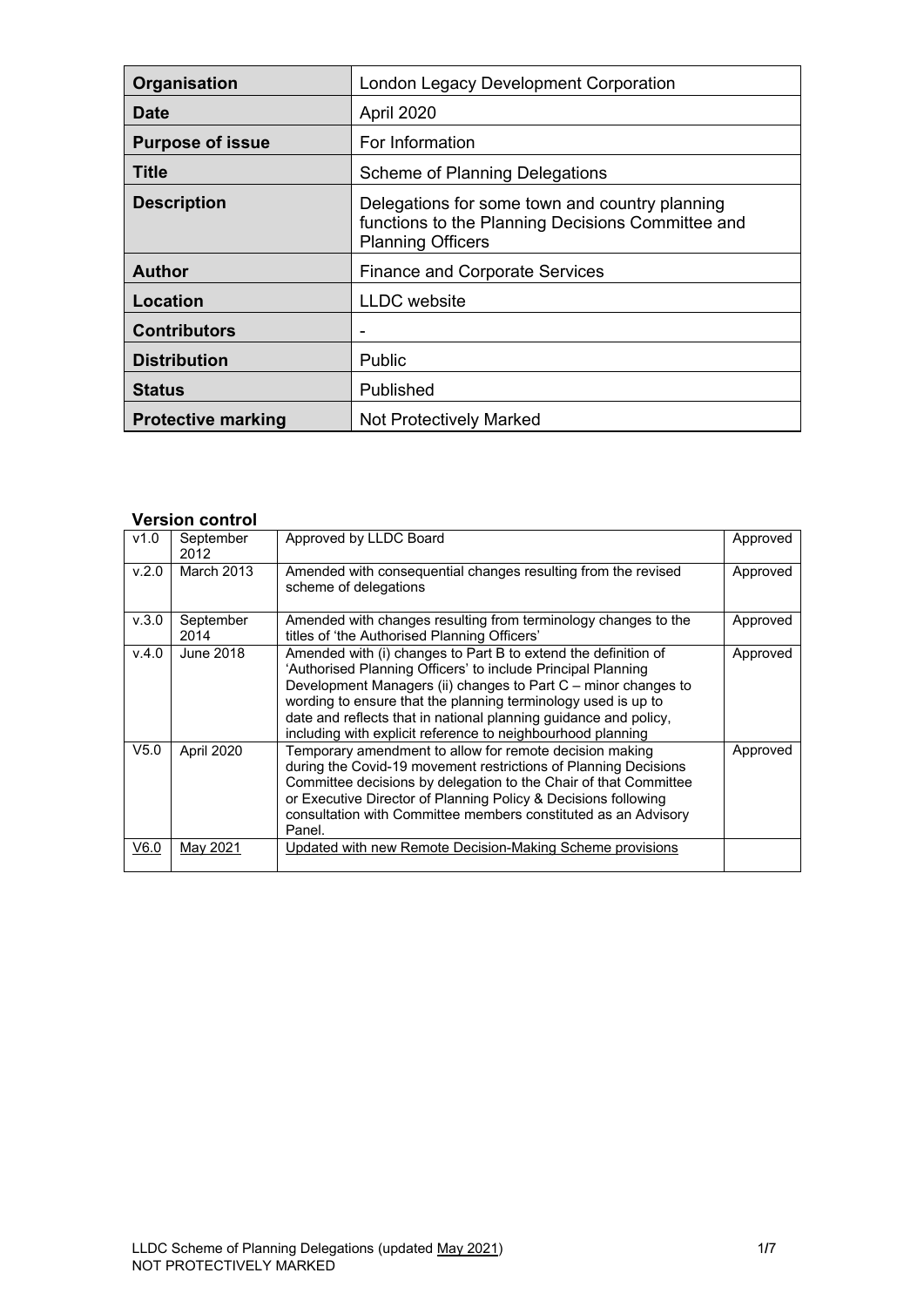### **SCHEME OF PLANNING DELEGATIONS**

The Board of the London Legacy Development Corporation (the "Corporation") will discharge some of its town and country planning functions and responsibilities through delegation to the Planning Decisions Committee and Planning Officers as follows:

- A. Delegations to the Planning Decisions Committee ("the Committee") relating to town and country planning development management as set out under heading "A" below. *Until further notice these delegations will be exercised as the Chair of the Committee considers appropriate or desirable by either (a) a meeting of the Committee itself or (b) either (i) Chair of the Committee or (iib) the Executive Director of Planning Policy & Decisions (the "Executive Director") as set out in paragraph A.1 below;*
- B. Delegations to Planning Officers relating to town and country planning development management as set out under heading "B" below; and
- C. Delegations to Planning Officers relating to town and country planning policy and the Community Infrastructure Levy as set out under heading "C" below.

For the avoidance of doubt, the Board has not delegated its functions in relation to agreeing local planning policy, including community infrastructure levy charging schedules, to the Planning Decisions Committee, though the Committee will advise the Board on these matters.

*During the current Covid-19 pandemic new temporary procedures are in place for decision making by the Board and, as set out in Section A, paragraph A.1 below, by the Planning Decisions Committee where the Chair considers it is not appropriate or desirable to hold a meeting of the Committee in which case they may be taken which are now to be taken under delegation by the Chair of that Committee or the Executive Director, following consultation with Committee members constituted as the "Planning Decisions Advisory Panel" in accordance with paragraph A.1 below. They will be kept under review in light of the Government guidance and existence and extent of emergency movement restrictions (if any)imposed or recommended by the Government.* 

*The delegations to the Planning Officers under Section B will continue to operate subject to the matters listed under Paragraph 2 (Exceptions to Planning Officers' delegations) where these matters will be referred to the Chair of the Committee or the Executive Director following consultation with the Planning Decisions Advisory Panel as set out in paragraph A.1 below.* 

### **A Delegations to the Planning Decisions Committee - relating to town and country planning development management decisions**

*Remote decision making when during the current Covid-19 movement restrictions the Chair decides not to hold a meeting of the Committee.* 

- *1. The Board of the London Legacy Development Corporation delegates the following town and country planning development management functions and responsibilities to either (a) the Chair of the Planning Decisions Committee or (b) the Executive Director of Planning Policy & Decisions (as between them they decide) to be exercised following consultation with the Planning Decisions Advisory Panel in accordance with the Remote Decision Making Procedure approved from time to time subject to the Urgent Action procedures set out in the Corporation's standing orders:*
- 1.1 all functions and responsibilities of the Corporation relating to town and country planning development management decisions on any town and country planning matter within the powers of the Corporation as local planning authority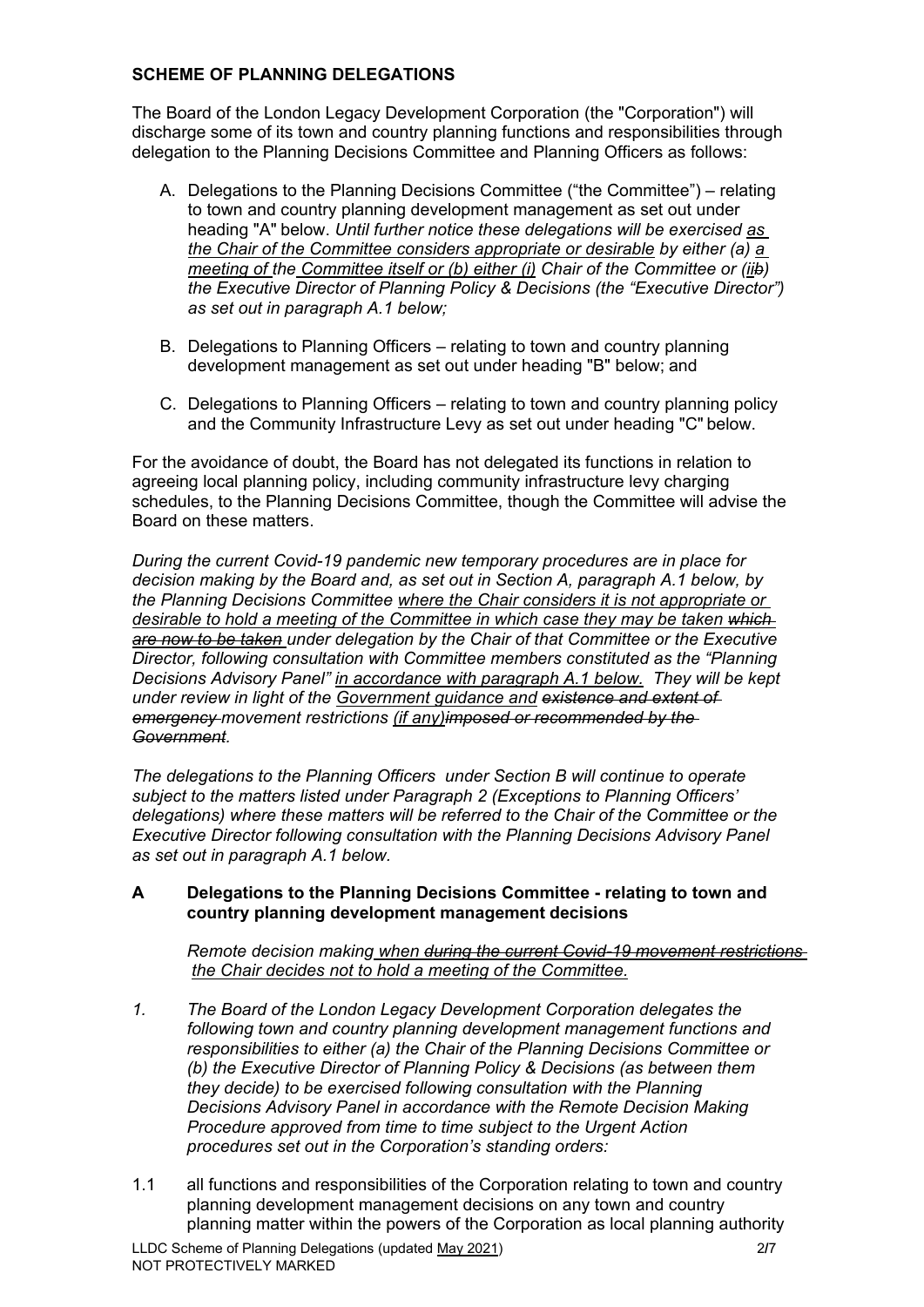that fall within the Town and Country Planning Act 1990 (as amended), the Planning (Listed Buildings and Conservation Areas) Act 1990 (as amended) (other than powers relating to the declaration of conservation areas), the Electricity Act 1989, the Planning and Compulsory Purchase Act 2004 and all secondary legislation pursuant to the same including, in relation to such planning applications, the power on behalf of the Corporation as local planning authority to negotiate, complete, discharge and vary any agreement under sections 106 and 106A of the Town and Country Planning Act 1990 and/or other appropriate powers (including under relevant highways legislation) and the power to impose conditions to any planning permission granted pursuant to such planning applications;

- 1.2 all functions and responsibilities of the Corporation relating to town and country planning enforcement action, including the overseeing and monitoring of town and country planning enforcement action taken by the Corporation through the provision of regular reports by planning officers; and
- 1.3 giving responses concerning or of interest to the Corporation as local planning authority (as statutory or other consultee or otherwise) to any other authority or person on applications, notifications and certificates outside of the "development area" as defined in The London Legacy Development Corporation (Planning Functions) Order 2012 (and any legislation amending or replacing the same).

#### **B Delegations to Planning Officers relating to town and country planning development management decisions**

1. Except in relation to the functions and responsibilities specified in paragraph 2 (Exceptions to Planning Officers' delegations) of this Section B below, the Board of the Corporation delegates the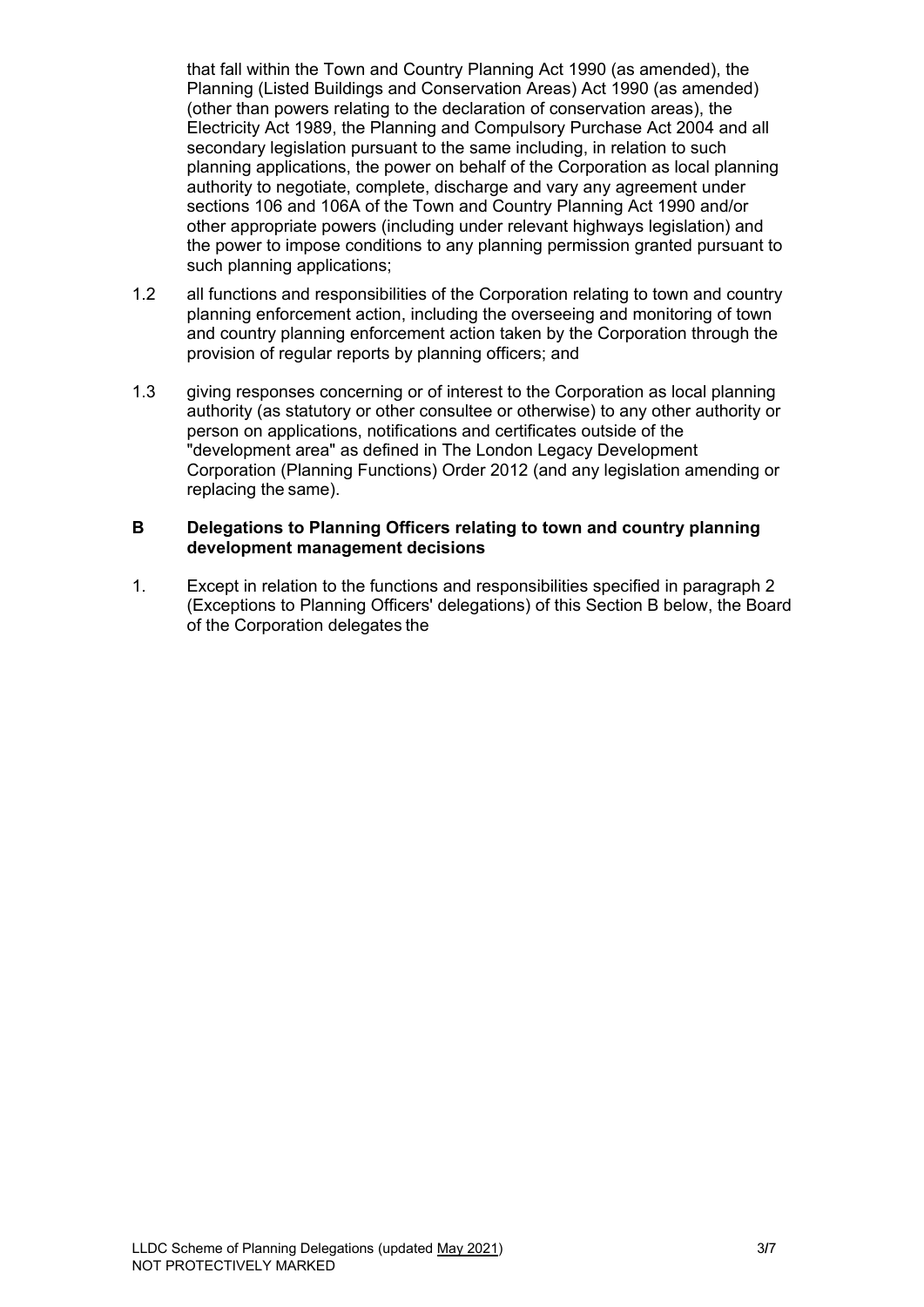following town and country planning development management functions and responsibilities of the Corporation to the Executive Director of Planning Policy and Decisions or in his or her absence the following Planning Officers of the Corporation (together "the Authorised Planning Officers"):

- (a) Head of Development Management;
- (b) Head of Planning Policy;
- (c) Principal Planning Development Managers\* (see paras 2.4-2.6 below)
- 1.1 town and country planning development management decisions on any town and country planning matter within the powers of the Corporation as local planning authority that fall within the Town and Country Planning Act 1990 (as amended), the Planning (Listed Buildings and Conservation Areas) Act 1990 (as amended) (other than powers relation to the declaration of conservation areas), the Electricity Act 1989, the Planning and Compulsory Purchase Act 2004 and all secondary legislation pursuant to the same, including the power on behalf of the Corporation as local planning authority to negotiate, complete, discharge and vary any agreement under sections 106 and 106A of the Town and Country Planning Act 1990 and/or section 16 of the Greater London Council (General Powers) Act 1974 and/or other appropriate powers (including under relevant highways legislation) and the power on behalf of the Corporation as local planning authority to impose (as far as lawfully possible) conditions to any planning permission granted pursuant to such planning applications; and
- 1.2 town and country planning enforcement action; and
- 1.3 giving responses concerning or of interest to the Corporation as local planning authority (as statutory or other consultee or otherwise) to any other authority or person on applications, notifications and certificates outside of the "development area" as defined in The London Legacy Development Corporation (Planning Functions) Order 2012 (and any legislation amending or replacing the same).

### **2. Exceptions to Planning Officers' delegations**

The following matters shall be excepted from the delegation of functions and responsibilities to Planning Officers set out in paragraph 1 of this Section B above.

*Until further notice the matters listed below will where the Chair considers it is not appropriate or desirable to hold a meeting of the Committee the matters below will be referred to the Chair of the Committee or to the Executive Director (as between them they decide) following consultation with the Planning Decisions Advisory Panel in accordance with paragraph A.1 above.*

- 2.1 Planning applications made by Corporation members or planning officers as applicant or agent;
- 2.2 Planning applications which a Corporation Planning Decisions Committee Member or a Corporation Board Member has requested in writing to the Director of Planning Policy and Decisions within 21 days of the registering of receipt of the application by the Corporation as local planning authority should be determined by either (a) the Chair of the Planning Decisions Committee or (b) the Executive Director of Planning Policy & Decisions (as between them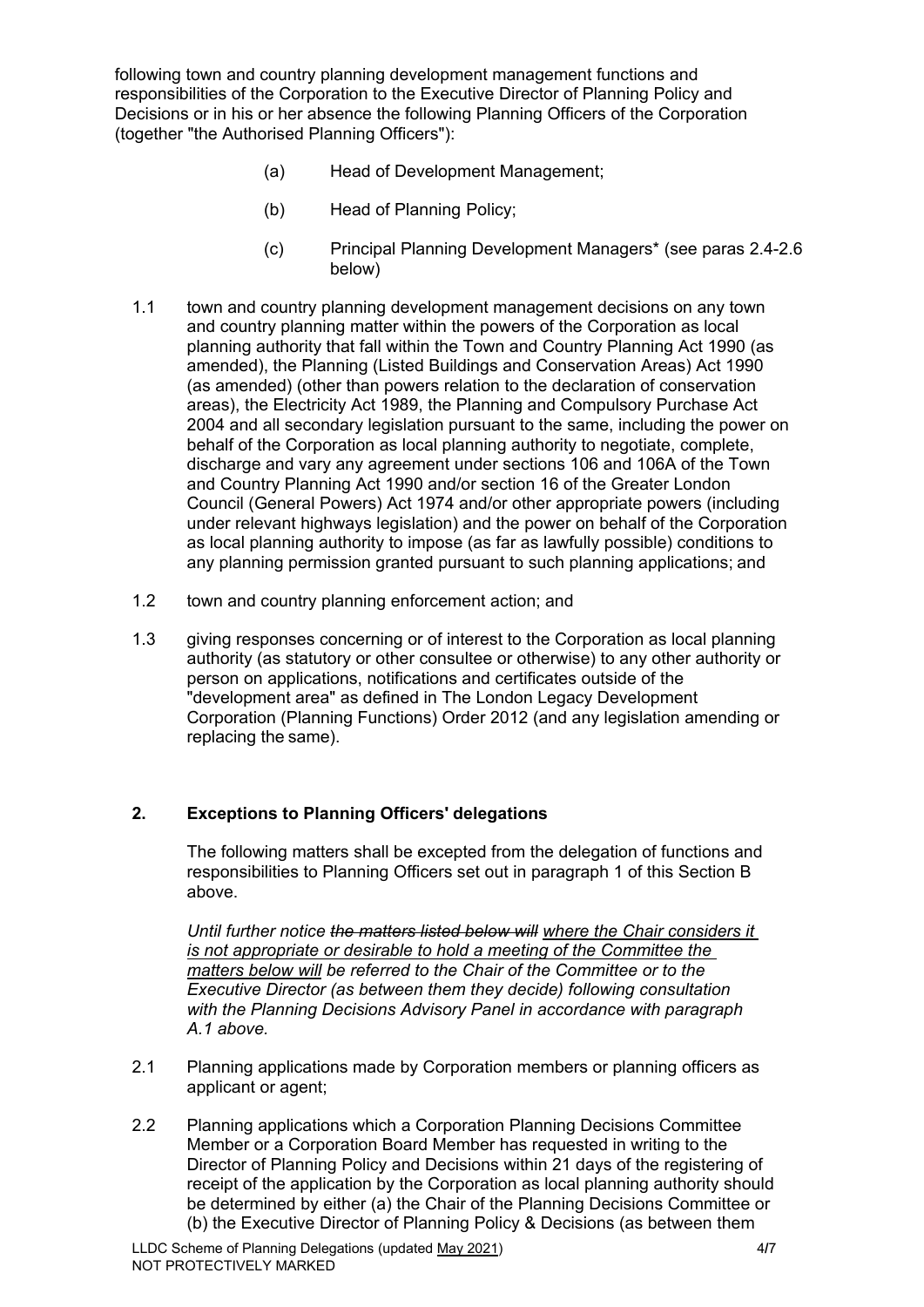they decide) following consultation with the Planning Decisions Advisory Panel; and

- 2.3 Planning applications which in the opinion of the Director of Planning Policy and Decisions or in his or her absence his or her Authorised Planning Officers which:
	- 2.3.1 are of a significant or potentially contentious nature; or
	- 2.3.2 have received significant objections; or
	- 2.3.3 may prevent the Corporation from fulfilling its functions or responsibilities; or
	- 2.3.4 are zonal or site-wide strategy planning documents or masterplans for the Corporation's area; or
	- 2.3.5 proposed development which involves a significant departure from planning policy or other planning guidelines or a departure from Development Plan policy (which would be required to be subject to notification to the Secretary of State), but where it is proposed to approve the application; or
	- 2.3.6 propose development which complies with adopted planning policies and other planning guidelines but where it is proposed to refuse the application; or
	- 2.3.7 are proposals which should be considered by either (a) the Chair of the Planning Decisions Committee or Executive Director of Planning Policy & Decisions or (b) the Chair of the Board (in either case) following consultation with their corresponding Advisory Panel; or
	- 2.3.8 any matter, which, in the opinion of the Executive Director of Planning Policy and Decisions and/or the Authorised Planning Officers, is of such a significant nature in terms of its impact on the purposes, functions or responsibilities of the Corporation that the matter should be referred for consideration to (a) the Chair of the Planning Decisions Committee or Executive Director of Planning Policy & Decisions or (b) the Chair of the Board (in either case) following consultation with their corresponding Advisory Panel.
- 2.4 Principal Planning Development Managers\* are Authorised Planning Officers for the purposes of signing off delegated reports and making decisions thereon for reports prepared by Senior Planning Development Managers, Planning Development Managers and Planning Development Executives only.
- 2.5 Principal Planning Development Managers' delegated reports on planning applications will be signed off and decisions made thereon by the Director of Planning Policy and Decisions, the Head of Development Management or the Head of Planning Policy.
- 2.6 Principal Planning Development Managers\* are not Authorised Planning Officers for the purposes of paragraphs 1.3 or 1.4 of the Scheme of Delegation.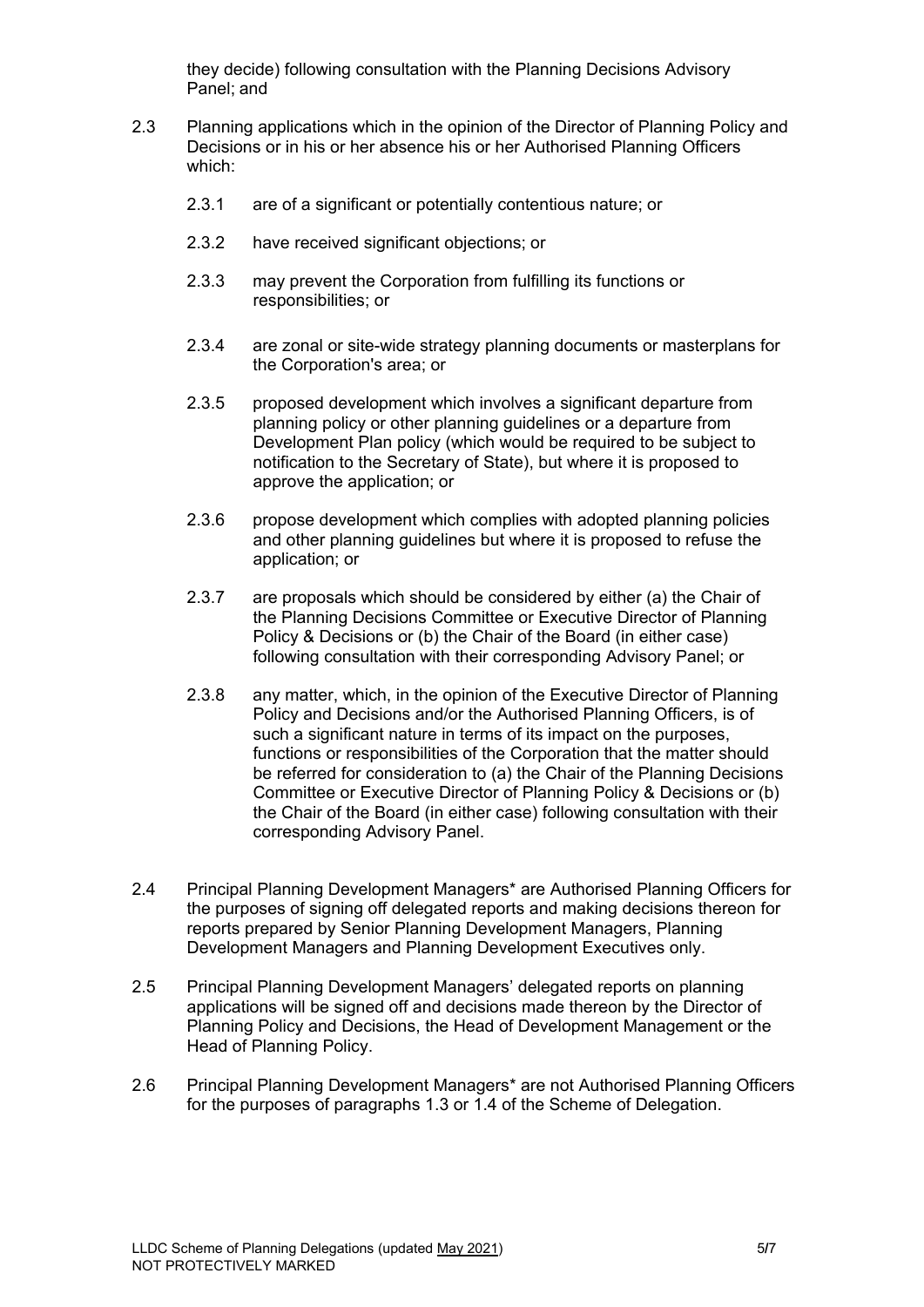### **C Delegations to Planning Officers – relating to town and country planning policy and Community Infrastructure Levy charging schedule preparation**

- 1. Subject to the financial delegations, the Board agrees to delegate the functions specified below to the Executive Director of Planning Policy and Decisions or in his or her absence the following Authorised Planning Officers of the Corporation:
	- (a) Head of Development Management; and
	- (b) Head of Planning Policy.
- 1.1 the power to take preparatory steps (but not decisions) in relation to the town and country planning functions of the Corporation under the Planning and Compulsory Purchase Act 2004 which relate to preparing local plan documents, related guidance (including supplementary planning documents) and other plan-making functions, or functions relating to the community infrastructure levy and neighbourhood planning, including preparatory steps in relation to the charging schedule preparation; and
- 1.2 subject to the exceptions set out in paragraph 2 below, the power to give responses concerning or of interest to the Corporation as local planning authority (as statutory or other consultee or otherwise) to any other authority or person on:
	- 1.2.1 new or amended town and country planning legislation, policies, guidance, plans, frameworks or strategies, and consultations or proposals in respect of the same;
	- 1.2.2 local plan documents and supplementary planning documents and other planning policy consultation documents for each of the London Boroughs of Newham, the London Borough of Tower Hamlets, the London Borough of Hackney, and the London Borough of Waltham Forest; and
	- 1.2.3 current and emerging strategic planning policy and guidance for London.
- 2. The delegation in paragraphs 1.1 and 1.2 above of this Section C above shall not apply in relation to:
- 2.1 responses to consultations which a Corporation Board Member has requested in writing to the Director of Planning Policy and Decisions within 21 days of the commencement of consultation should be agreed by the Chair of the Corporation's Board following consultation with its Advisory Panel; and
- 2.2 consultations on matters which in the opinion of the Executive Director of Planning Policy and Decisions or in his or her absence his or her Authorised Officers which:
	- 2.2.1 are of a significant or potentially contentious nature; or
	- 2.2.2 have received significant objection; or
	- 2.2.3 may prevent the Corporation from fulfilling its functions or responsibilities; or
	- 2.2.4 should be considered by the Chair of the Board following consultation with its Advisory Panel; or
	- 2.2.5 are of such a significant nature in terms of their impact on the purposes, functions or responsibilities of the Corporation that they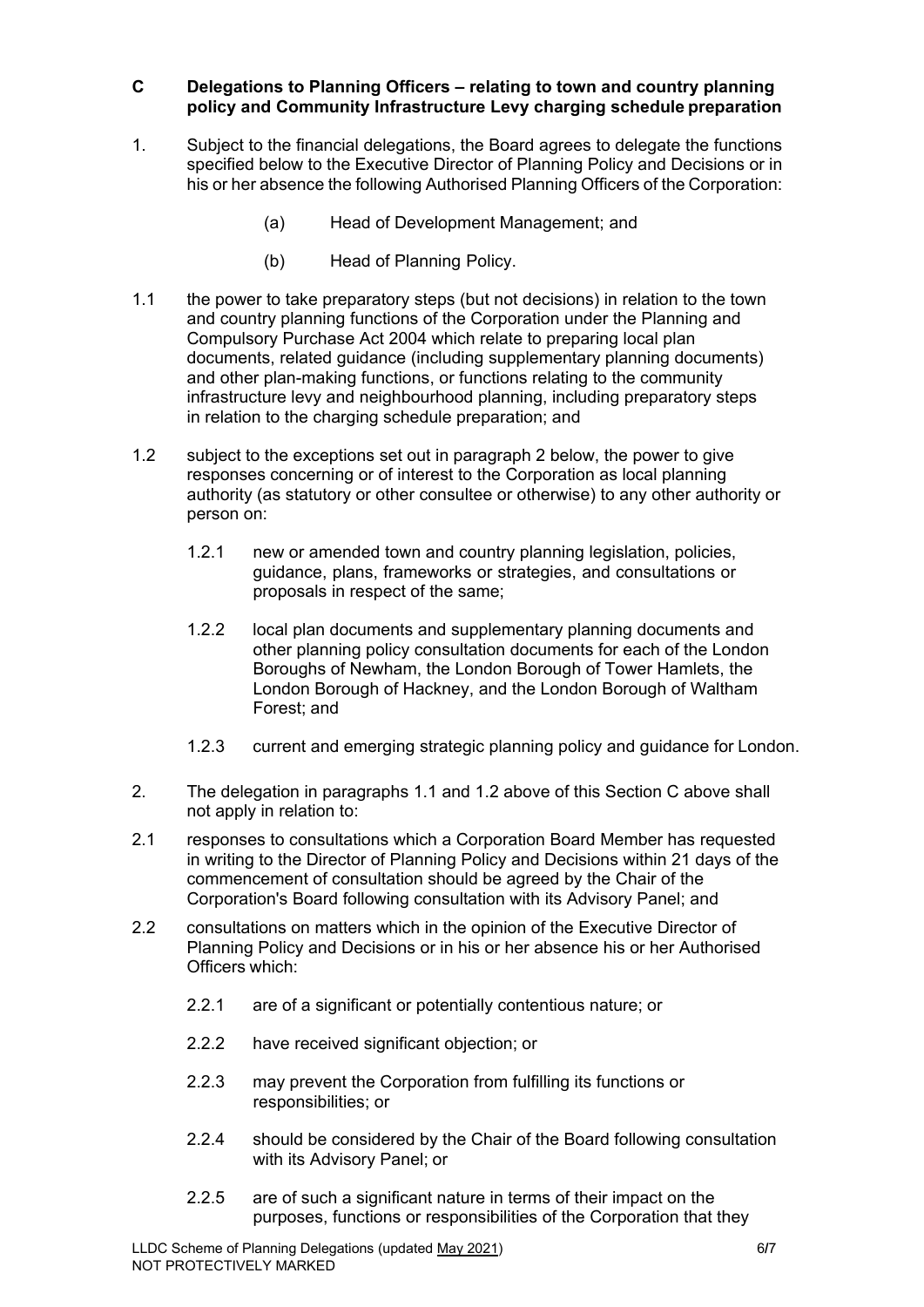should be referred for consideration to the Chair of the Corporation's Board following consultation with its Advisory Panel.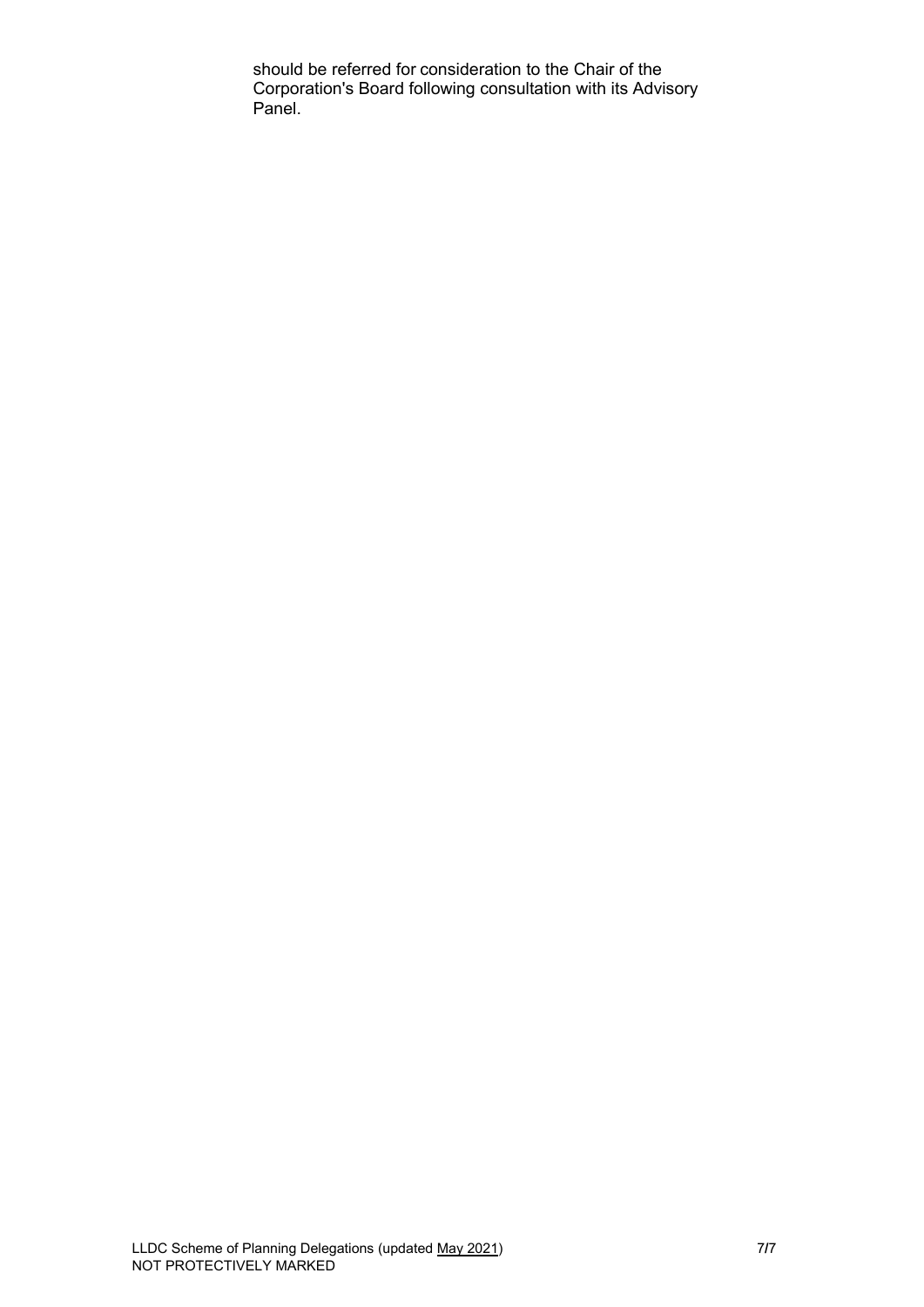## **APPENDIX B**

## **Amendments to Legacy Corporation's Scheme of Delegation**

The following provisions of the Legacy Corporation's Scheme of Delegation (Version 11, last amended November 2020) shall be amended as follows, deleting those words crossed-out and inserting those underlined.

| Type of<br>decision   | <b>Delegation</b>                                                                                                                                                                                                                                                                                                                                                                                                                                                                                                                                                                                                                                                                                                                             | <b>Notes</b>                                                                                                                       |  |
|-----------------------|-----------------------------------------------------------------------------------------------------------------------------------------------------------------------------------------------------------------------------------------------------------------------------------------------------------------------------------------------------------------------------------------------------------------------------------------------------------------------------------------------------------------------------------------------------------------------------------------------------------------------------------------------------------------------------------------------------------------------------------------------|------------------------------------------------------------------------------------------------------------------------------------|--|
| General<br>delegation | The Board delegates, to any Executive Director,<br>Director and equivalent, all of the functions of the<br>Legacy Corporation (including those covered by the<br>Scheme of Planning Delegations which are to be<br>exercised in accordance with the requirements of<br>that Scheme) that are within the scope of that<br>officer's job description, provided that this excludes<br>any decision:<br>a) on a matter that is reserved to the Board, a<br>Committee or Sub-Committee, the Chief<br>Executive, or other specified officers, under<br>these delegations (including as applied by<br>paragraph 5 of the Remote Decision-Making<br>Scheme where it applies), or                                                                      | These functions include those<br>delegated to LLDC under the London<br><b>Legacy Development General</b><br>Powers Delegation 2012 |  |
|                       | b) for which there is no budget provision, or<br>c) which may be novel, contentious or<br>repercussive.<br>and in each case subject to the recording of their<br>decisions and all considerations relevant to those<br>decisions in a manner consistent with the procedures<br>approved from time to time by the Chief Executive.<br>"Remote Decision-Making Scheme" means the<br>Scheme approved for time to time by the Corporation<br>for the taking of decisions by Chairs by remote<br>means.                                                                                                                                                                                                                                            |                                                                                                                                    |  |
| Urgent<br>action      | (A): Urgent action by Chair and Deputy Chair of<br>the Board and other Chairs<br>The Board delegates to each of the Chair and<br>Deputy Chair of the Board and to each of the Chairs<br>of Committees the exercise of any of the functions of<br>the Legacy Corporation (including those covered by<br>the Scheme of Planning Delegations) between<br>meetings where in the Chief Executive's opinion the<br>matter to be decided is urgent and it is not possible<br>to convene an urgent meeting of the Board or the<br>appropriate Committee and it is not possible and/ or<br>practicable to (as relevant) (a) convene an urgent<br>meeting of the Board or the appropriate Committee<br>or use (b) the Remote Decision-Making Procedures | These functions include those<br>delegated to LLDC under the London<br><b>Legacy Development General</b><br>Powers Delegation 2012 |  |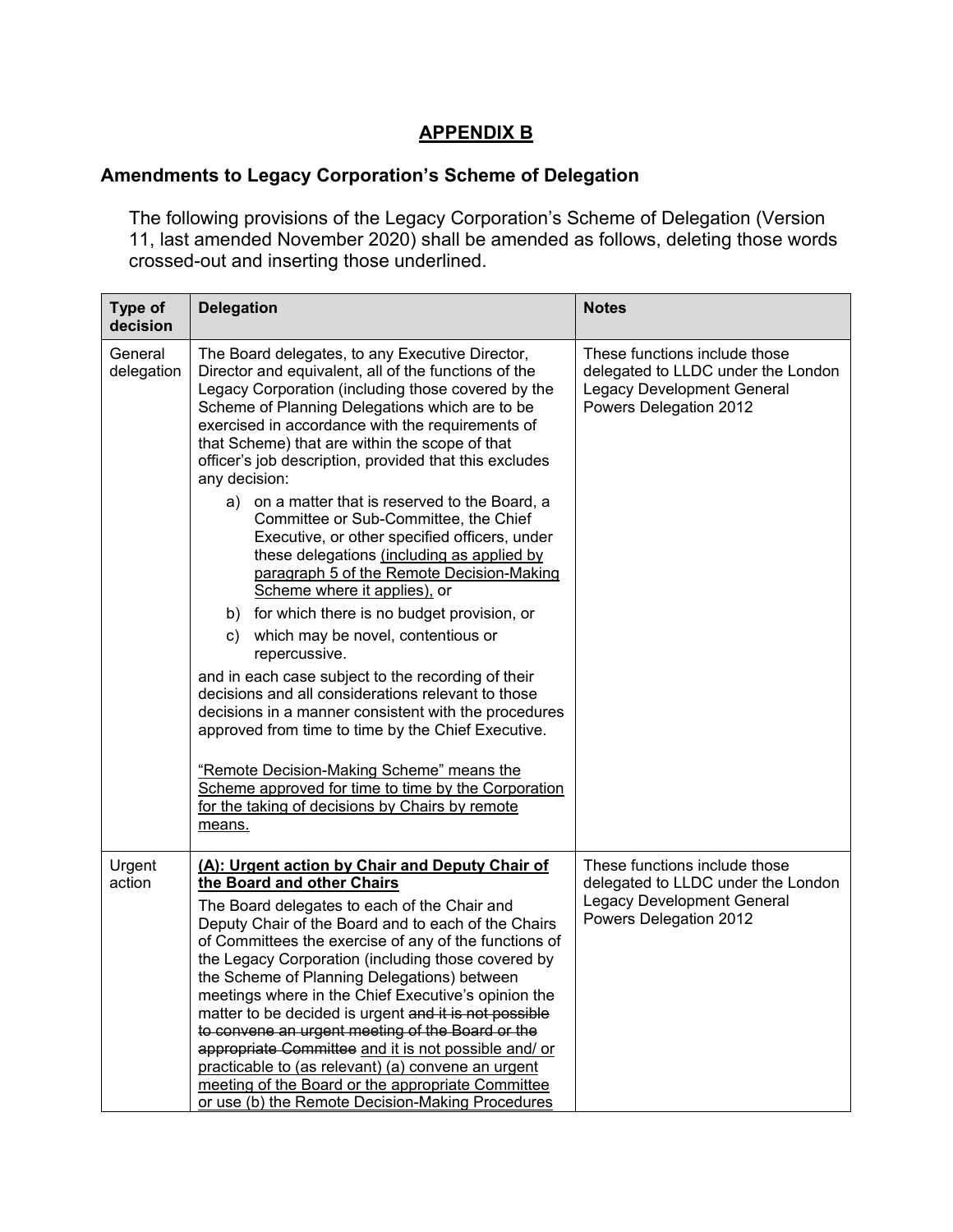| Type of<br>decision | <b>Delegation</b>                                                                                                                                                                                                                                                                                                                                                                                                                                                                                                                                     | <b>Notes</b> |
|---------------------|-------------------------------------------------------------------------------------------------------------------------------------------------------------------------------------------------------------------------------------------------------------------------------------------------------------------------------------------------------------------------------------------------------------------------------------------------------------------------------------------------------------------------------------------------------|--------------|
|                     | or (c) the Scheme of Planning Delegations, provided<br>that, prior to taking action:                                                                                                                                                                                                                                                                                                                                                                                                                                                                  |              |
|                     | the Chair or Deputy Chair or other relevant<br>Committee Chair shall by email consult all<br>available Members of the relevant body (and<br>the GLA Observer as relevant) notifying them<br>of the intended action and seeking their<br>views, and                                                                                                                                                                                                                                                                                                    |              |
|                     | in the case of a proposed decision by the<br>$\bullet$<br>Chair or Deputy Chair of the Board the views<br>of the relevant committee chair(s) shall also<br>be sought                                                                                                                                                                                                                                                                                                                                                                                  |              |
|                     | (B): Urgent action by Chief Executive and Deputy<br><b>Chief Executive etc</b>                                                                                                                                                                                                                                                                                                                                                                                                                                                                        |              |
|                     | If the Chair or Deputy Chair or Committee Chair (as<br>relevant) are unavailable for any reason and where<br>any urgent matter involves reputational or financial or<br>legal risk to the Legacy Corporation and it is not<br>possible and / or practicable (as relevant) to (a)<br>convene an urgent meeting of the Board or the<br>appropriate Committee or use (b) the Remote<br>Decision-Making Procedures or (c) the Scheme of<br><b>Planning Delegations to convene an urgent meeting</b><br>of the Board or the appropriate Committee then the |              |
|                     | Board delegates to the following persons (in the<br>order given if any are unavailable for any reason):                                                                                                                                                                                                                                                                                                                                                                                                                                               |              |
|                     | (a) the Chief Executive;<br>(b) the Deputy Chief Executive; or<br>(c) Any member of staff acting up into either<br>post on a temporary or permanent basis                                                                                                                                                                                                                                                                                                                                                                                             |              |
|                     | the exercise of any functions of the Legacy<br>Corporation in relation to the urgent matter provided<br>that, prior to taking action, they:                                                                                                                                                                                                                                                                                                                                                                                                           |              |
|                     | shall consult by email all available Members<br>of the relevant body (and the GLA Observer<br>as relevant) notifying them of the intended<br>action and seeking their views within a<br>reasonable time frame, and                                                                                                                                                                                                                                                                                                                                    |              |
|                     | in the case of a decision concerning the<br>Board, shall also seek the view of the<br>relevant committee Chair(s).                                                                                                                                                                                                                                                                                                                                                                                                                                    |              |
|                     | Any urgent action taken using this provision $(A)$ to $(B)$<br>above must be recorded in writing along with the<br>Members consulted and their views (if any) and<br>reported to the next ordinary meeting of the Board or<br>next proceedings of the corresponding Advisory<br>Panel.                                                                                                                                                                                                                                                                |              |
|                     | All staff are delegated the authority to take<br>emergency action in case of imminent danger to life                                                                                                                                                                                                                                                                                                                                                                                                                                                  |              |